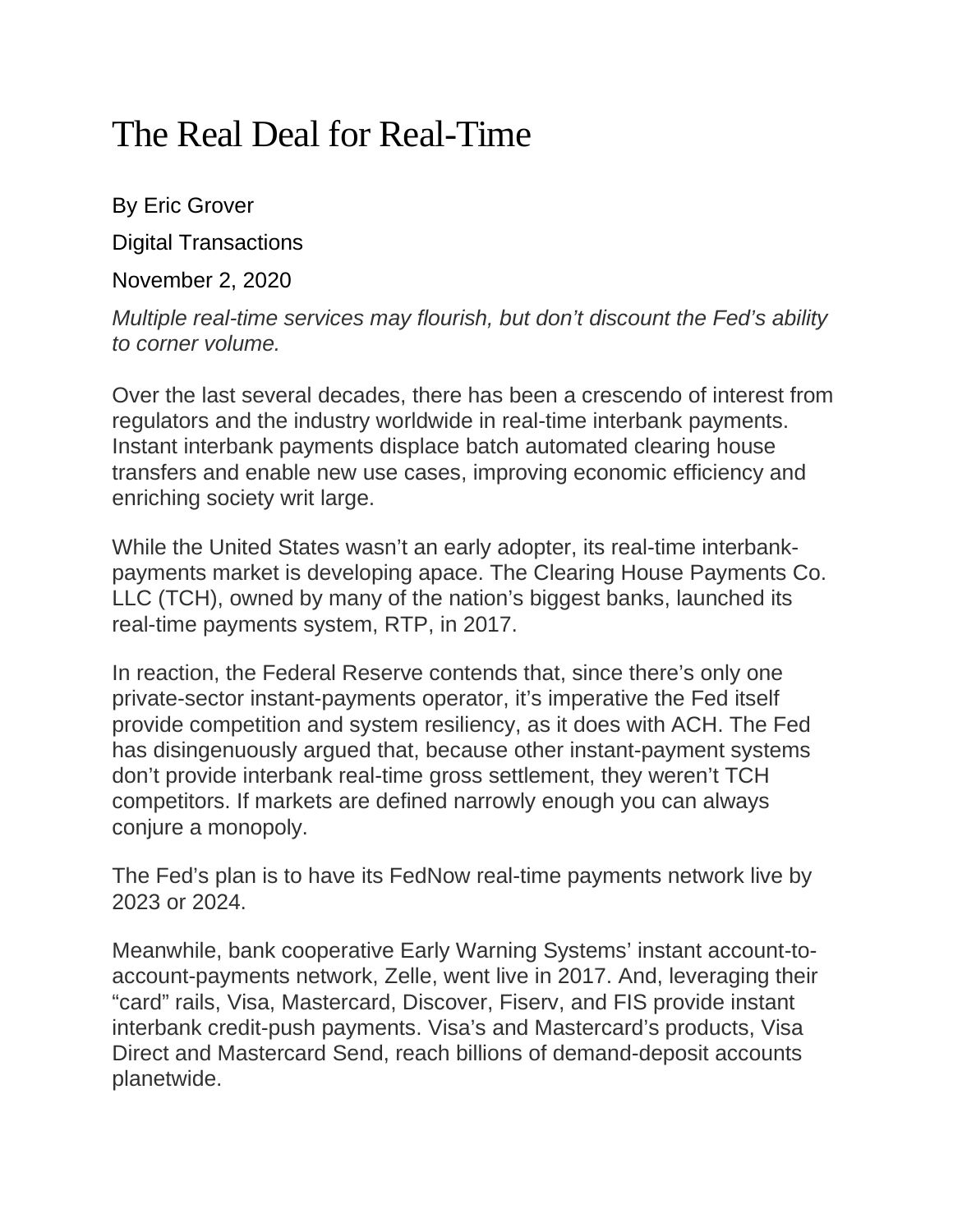The field will broaden further with nontraditional competitors.

For example, Chase's and Signature Bank's dollar-backed stablecoins, JPMCoin and Signet, enable faster payments between their institutional clients. Their systems could be opened up to other banks.

Facebook's Libra will support the real-time exchange of tokens representing dollars. And, when the Fed introduces a digital dollar—ideally distributed through rather than competing with banks—it will be another instant-payment system.

In the meantime, TCH's RTP is building network critical mass. It has relationships reaching 70% of U.S. DDAs, though not all are yet switched on. While many community banks distrust TCH, they can ill afford to wait on FedNow. That would deny their customers services and cost them deposits and customers.

TCH priced RTP to win over small banks. Banks pay 4.5 cents per realtime credit, a penny per request-for-payment, a penny per remittance advice, and a dime in bill-payer interchange per credit, regardless of volume. TCH had hoped to weaken the Fed's case that only the beneficent Fed could provide equitable access to community banks.

Thereby, TCH hoped to dissuade the Fed from entering the market. It was a good try that was never going to work.

## **Competitor Nonpareil**

The Fed's actions should be viewed through the lens of Nobel-Prizewinning economist James Buchanan's Public Choice Theory, which holds that public actors act to maximize their own utility. Since its 1913 founding, the Fed has relentlessly amassed more power and increased the scope of its activities.

FedNow will be the first new Fed payment system in four decades. One hundred Fed employees are beavering away.

Initially, FedNow will support credit-push payments, request-for-payment, and liquidity management for banks' instant-payment programs. Additional features such as an alias directory will be added later.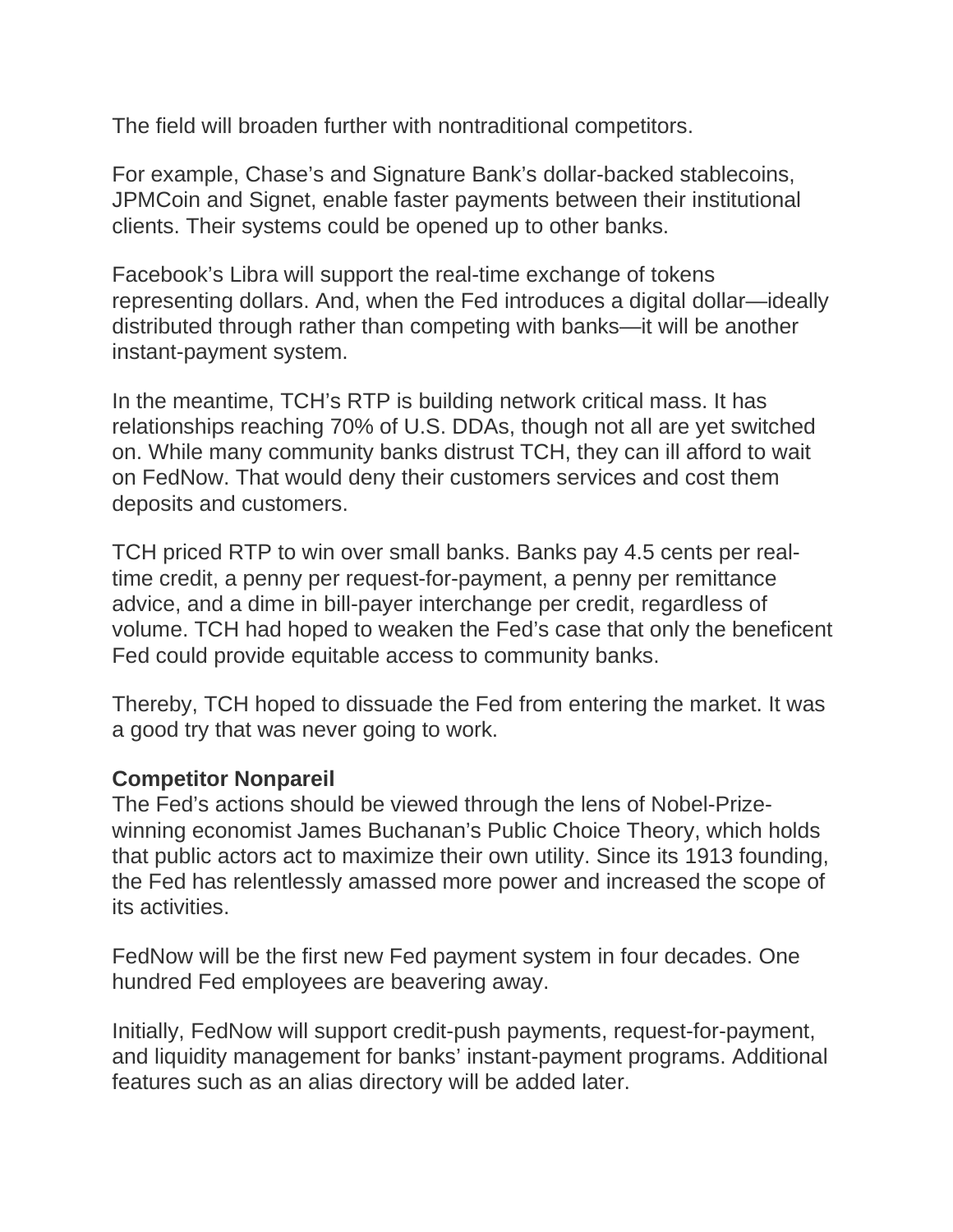But by 2023, TCH's RTP will be a mature, feature-rich system, and, directly and through third-party processors, it will likely reach 99% of U.S. DDAs. Use of the card networks' and Zelle's instant payments will be greater. Digital dollars may be in the mix.

By contrast, FedNow at launch will reach relatively few DDAs.

For a would-be private-sector competitor, the market would be sewn up, unless it had a compellingly better mousetrap. The Fed, however, is a competitor nonpareil. It's the central bank, the paramount financial-system regulator, and enjoys unlimited resources.

The central bank will muscle its way into the market.

How? Pricing. Mastercard and Visa price higher than TCH and target different use cases, for now. The Fed has a different approach in mind.

To win volume, FedNow will be priced below cost for more than a decade. No private-sector enterprise could do this. Moreover, when foreign companies price exports to the U.S. below cost, it's called dumping.

The Fed says FedNow "fees will be based on transaction costs associated with mature volume estimates." In 2018, the United States had 28.5 billion ACH payments, which, on the current growth trajectory, would be 38 billion in 2023. For instant and batch payments, the marginal processing cost is zero.

The Fed could decide the market won't be mature until real-time substantially supplants batch interbank payments and FedNow processes 20 billion payments annually.

## **Bending the Knee**

Even aggressively priced, however, FedNow won't interest banks if it doesn't reach a critical mass of DDAs.

The Fed pressed TCH to pledge to interoperability. Thus far, the bank cooperative has demurred. Why would it help a competitor become viable? However, the central bank won't take no for an answer. It will assert interoperability is necessary to ensure critical U.S. payments infrastructure